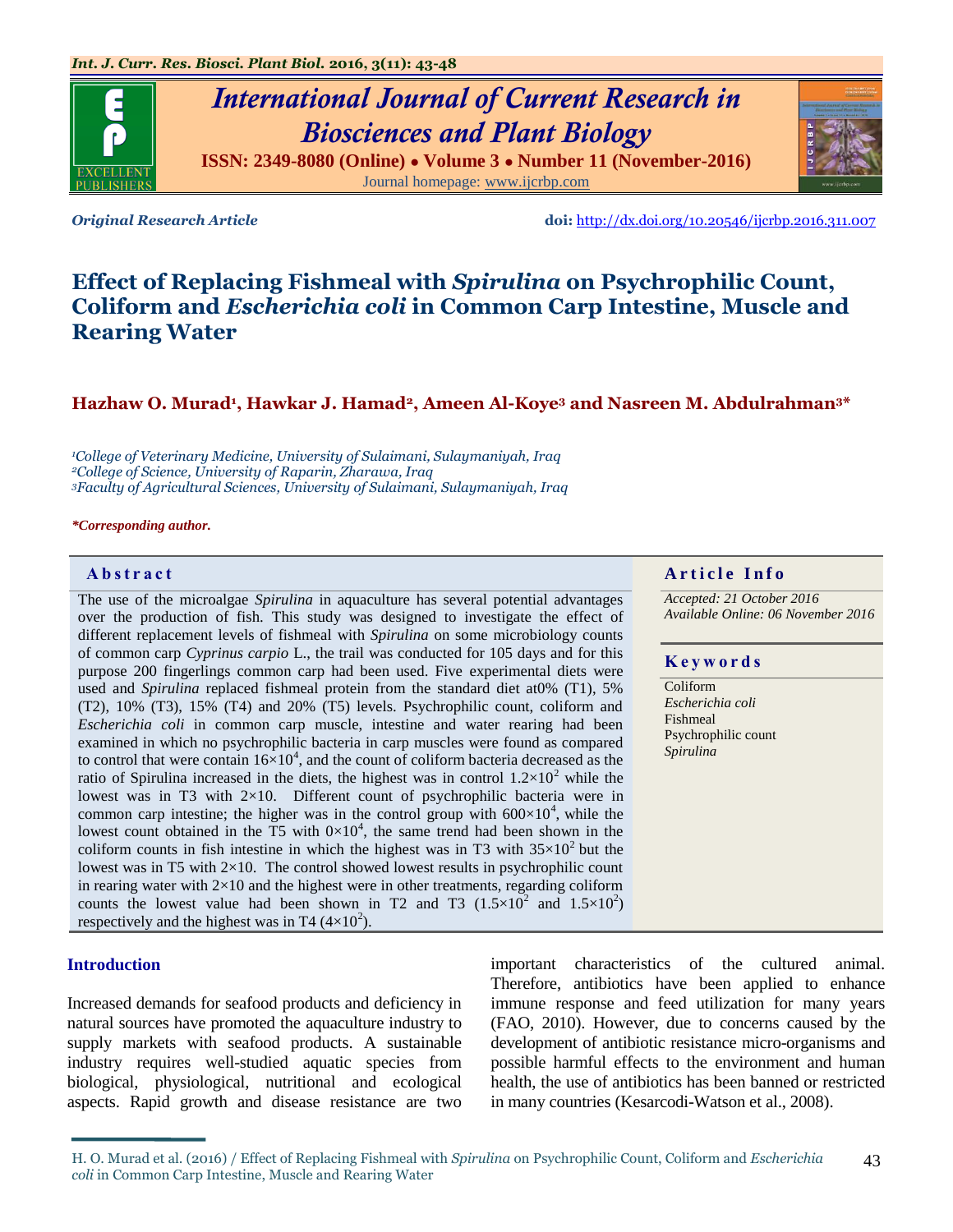Aquaculture is the farming of aquatic organisms in inland and coastal areas, involving intervention in the rearing process to enhance production and the individual or corporate ownership of the stock being cultivated (FAO, 2012). Diet supplementation is an important aspect in aquaculture management especially in intensive or in semi-intensive fish culture, and is promising for increasing fish production (Abdelghany and Ahmad, 2002; Abdel-Tawwab et al., 2007). However, protein is essential for normal tissue function, for the maintenance and renewal of fish body protein and for growth. Due to the cost of the protein, the feed will be more cost effective if all the protein is used for tissue repair and growth and little catabolized for energy (Gauquelina et al., 2007). Apart from developing low-cost diets, different feeding management strategies such as ondemand feeding regimes (Andrew et al., 2002). One problem facing fish culturists is the need to obtain a balance between rapid fish growth and optimum use of the supplied feed. When fish are fed with a suitable feeding frequency, growth and feed conversion ration are expected to improve because regulating their feed intake in relation to their energy demand (Kim et al., 2007).

*Spirulina* is a Cyanobacterium that has been commercially cultivated for more than 10 years due to its high nutritional content; e.g. protein, amino acid, vitamin, minerals, essential fatty acid and β- carotene (Vonshak, 1997). *Spirulina* can be considered a nutritional supplement that has various health benefits for humans, and a feed supplement for animals having economic benefits, as an example, it can be a suitable food supplement when fed to trout, sea bass, fancy carp, red tilapia, shrimp and mollusk. It has been found that the alga can be used as an alternative source of protein and can also be used to improve the color, flavor and quality of meat (Al-Badri, 2010).

Researchers have reported the therapeutic effects of *Spirulina* as a growth promoter, probiotic, and booster of the immune system in animals including fishes (James et al., 2006). *Spirulina* is used to promote the growth of livestock, poultry, prawn, carp, canaries and exotic birds (Nandeesha et al., 2001). Preclinical testing suggests *Spirulina* has hypocholesterolemic, immunological, antiviral, and anti-mutagenic properties (Chamorro et al., 1996).

The number and types of bacteria lived on the skin of a live animal depends on the quality and the water contamination level, fresh water like river flakes contain several types of microorganism that has more variety

than sea and oceans waters and contain a specific rate of soluble salt which determined the type and number of living bacteria, the psychrophilic and mesophilic type of microorganisms had been isolated from fish body surface, these group found on the body surface of fresh and salt water fish, the genus *Pseudomonas* spp. formed 40-50% of the total contamination (Aldulaimi, 1978 ). The increase in total microorganisms count in fresh fish isdue to the contamination either after fishing or to the boats and fishing tools (Frazier and Weshthoff, 1988) ICMSF (1986) determined the limited of total bacterial count as  $10^5$ - $10^7$  cfu/g for fre sh fish. While the average of total bacterial count on skin, gills and intestine of different types of microorganism were  $10^2$ - $10^7$ ,  $10^3$ - $10^5$ and  $10^4$ - $10^8$  cfu /cm g<sup>-1</sup> respectively (Liston et al., 1976; Huang and Leung, 1993).

So, the aim of this study was to examine the effects of replacing fishmeal with *Spirulina* on some microbiological counts such as psychrophilic bacterial count, Enterobacteriaceae count and *Escherichia coli* in order to determine the ability of *Spirulina* to use as antimicrobial agents for the therapy of microbial infectious diseases and in turn enhance the health of fish, increasing the ability to fight off infections through the reduction of stress levels.

### **Materials and methods**

Experimental animal: The experiment was conducted for 105 days and for this purpose 200fingerlings common carp *Cyprinus carpio* L. were brought from a local aquarium fish supplier located in Kut City, middle of Iraq. The size of fish was varying and the weights ranged between 25 and 45 g.

The fish were sorted depending on size then weighed and put in experimental plastic aquariums. Mean initial weight was 35.7g. The fish were acclimated to laboratory conditions and fed with control pellets (32% protein) prior to the feeding trials for 21 days. Twenty plastic aquariums (100 L) were used in this trial. Each tank was provided with a proper continuous aeration. Each aquarium was stocked with seven fish and fed two times a day. The numbers of treatments in the trial were five with four replicates for each.

In T1 fish were fed a diet replacing fishmeal with 0% *Spirulina*, while in T2, fish were fed a diet replacing fishmeal with 5% *Spirulina*, T3 represents the third treatment, in which fish were fed on a diet replacing fishmeal with 10% *Spirulina*, While, in T4 fish were fed

H. O. Murad et al. (2016) / Effect of Replacing Fishmeal with *Spirulina* on Psychrophilic Count, Coliform and *Escherichia coli* in Common Carp Intestine, Muscle and Rearing Water 44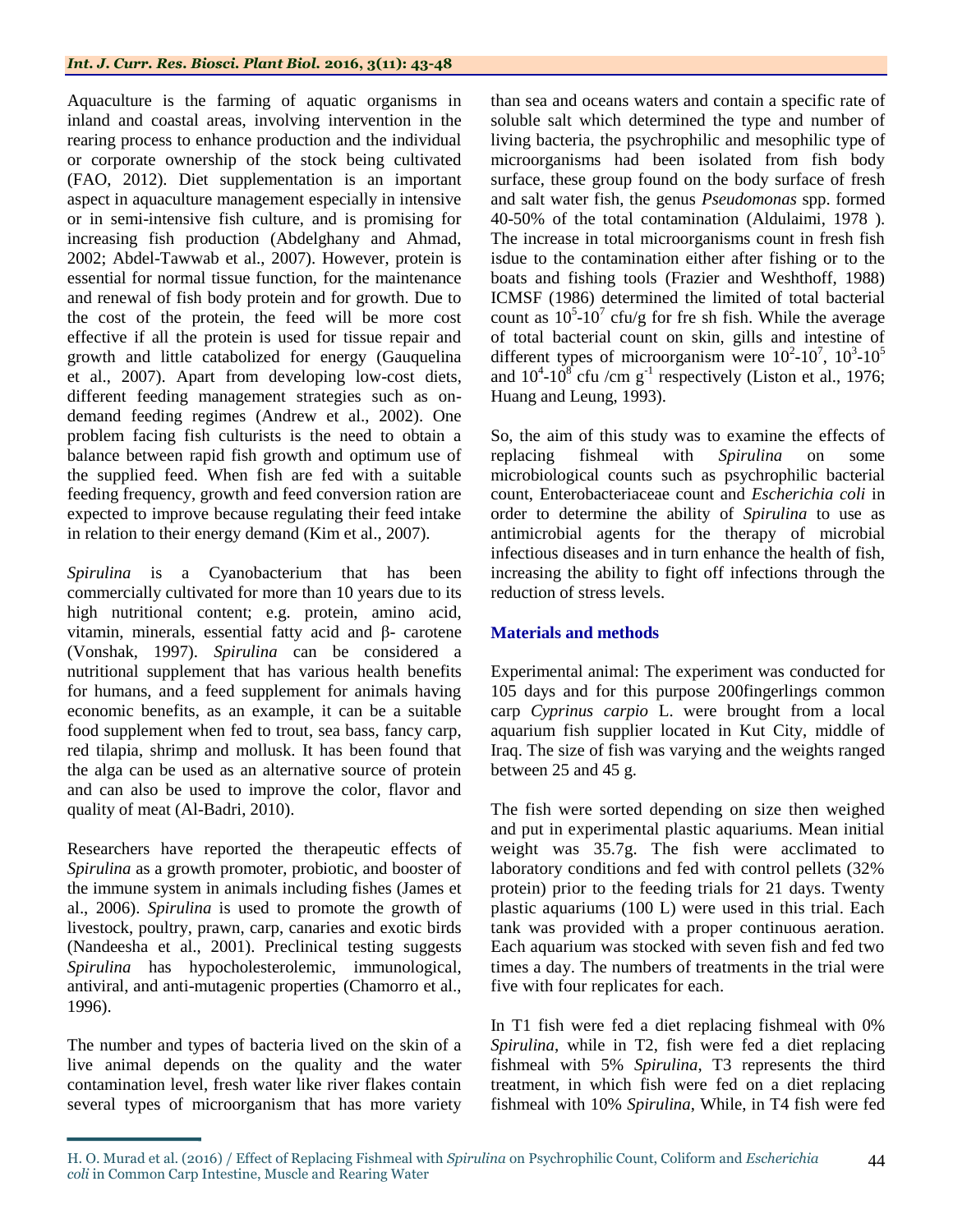#### *Int. J. Curr. Res. Biosci. Plant Biol.* **2016, 3(11): 43-48**

a diet replacing fishmeal with 15% *Spirulina*, and final treatment T5 replacing fishmeal with 20% *Spirulina*, as its shown in Table 1. The aquaria (replicates) were randomly allocated to minimize differences among treatments. The continuous water flow discharged nonconsumed feed and feces particles from the aquaria. Also, a daily cleaning by siphon method was applied to remove remained particles from the system. Table 1

represents the structure of experimental diet. In T1 fish were fed a diet replacing fishmeal with 0% *Spirulina*, while in T2, fish were fed a diet replacing fishmeal with 5% *Spirulina*, T3 represents the third treatment, in which fish were fed on a diet replacing fishmeal with 10% *Spirulina*, While, in T4 fish were fed a diet replacing fishmeal with 15% *Spirulina*, and final treatment T5 replacing fishmeal with 20% *Spirulina*.

| <b>Composition of diet</b> | Basis on 100 kg |      |      |      |      |
|----------------------------|-----------------|------|------|------|------|
| Spirulina                  | 0%              | 5%   | 10%  | 15%  | 20%  |
| Fishmeal                   | 24.2            | 21.7 | 19.2 | 16.8 | 14.2 |
| Wheat bran                 | 35              | 35   | 35   | 35   | 35   |
| Soybean                    | 20              | 20   | 20   | 20   | 20   |
| Broken rice                | 20.3            | 17.8 | 15.3 | 12.7 | 10.3 |
| Vitamin                    | 0.5             | 0.5  | 0.5  | 0.5  | 0.5  |
| Chemical composition       |                 |      |      |      |      |
| Crude protein %            | 32              | 32   | 32   | 32   | 32   |
| Crude fat and oils %       | 6.7             | 6.4  | 6.0  | 5.7  | 5.4  |
| Fiber %                    | 7.6             | 7.6  | 7.5  | 7.5  | 7.5  |

**Table 1.** The structure of experimental diet.

Used *Spirulina*: 500g of premium sinking *Spirulina* wafers, these top quality-sinking wafers are rich in *Spirulina* suitable for all herbivorous fish such as pleco's and catfish as well as shrimps and snails. Their chemical composition as labeled in the Table 2 below.

|  |  | Table 2. Chemical composition of used Spirulina as labeled. |  |  |  |
|--|--|-------------------------------------------------------------|--|--|--|
|--|--|-------------------------------------------------------------|--|--|--|

| <b>Composition</b> | Ratio %             |
|--------------------|---------------------|
| Crude Protein      | 34%                 |
| Crude fat and oils | 6%                  |
| Fibre              | 5%                  |
| Ash                | 10%                 |
| Vitamin A(Per KG)  | 24000 IU            |
| Vitamin D          | 2600 IU             |
| Vitamin E          | <b>280 IU</b>       |
| Vitamin C          | $550 \text{ mg/kg}$ |

#### **Psychrophilic bacterial count**

Fish tissue (1g) was aseptically excised mixed with 9 ml ofbuffered peptone water (0.1% BPW w/v) and homogenized by using sterile mortar and transferred to sterile test tube, this was the first  $10^{-1}$  dilution, series of dilutions were prepared in 9ml of Butterfield's phosphate diluent until  $10^{-7}$ . One ml was removed from each dilution and put in 2 Petri-dishes, Plate Count Agar (Biolife, Italy) was cooled in a water bath to  $45 \pm 1^{\circ}C$ and poured into the Petri-dishes, mixed gently by swirling or tilting each plate. The plates were incubated at a  $5\pm 1^{\circ}$ C for 10 days as described by ICMSF (1978).

#### **Enterobacteriaceae count**

The procedure of ICMSF (1986) had been followed. From the same previous dilutions, one ml from the aliquote was transferred to duplicate Petri dishes and 15 ml of cooled violet red bile Agar (VRBA) (Oxoid) was added and immediately mixed with the sample. After the agar had set, a second layer (10 ml) of VRBG agar was added and allowed to set. The plates were incubated at 35°C for 24 hrs after which the numbers of pink colonies were recorded.

#### *E. coli*

Eosin–Methylene Blue agar (EMB), were used, which was selective and differential for fecal Coliforms (*E. coli*), after incubation at 37°C for 24 hrs, the plates were examined for typical *E. coli* colonies, which are metallic green sheen. A number (2-3) of isolated colonies were picked out and purified on EMB, then subcultured to Nutrient agar slants and incubated at 35ºC for 18 -24 hrs to be tested completely through the complete test (APHA, 1992).

#### **Results and discussion**

In Table 3, there is no psychrophilic bacteria in carp muscles as compared to control which contain  $16\times10^4$ , the count of coliform bacteria decreased as the ratio of

H. O. Murad et al. (2016) / Effect of Replacing Fishmeal with *Spirulina* on Psychrophilic Count, Coliform and *Escherichia coli* in Common Carp Intestine, Muscle and Rearing Water 45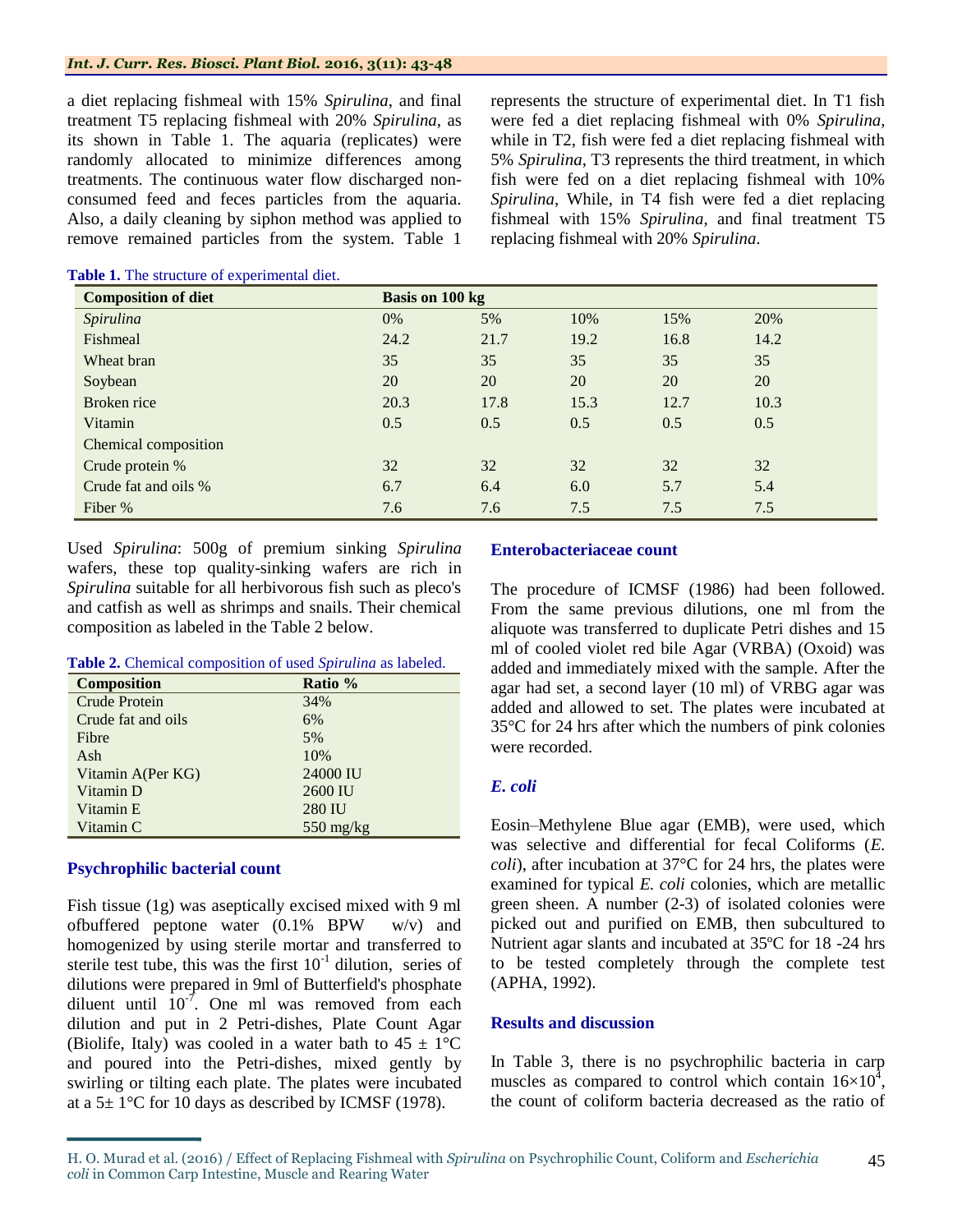#### *Int. J. Curr. Res. Biosci. Plant Biol.* **2016, 3(11): 43-48**

*Spirulina* increased in the diets in which the highest was in control  $1.2 \times 10^2$  while the lowest was in T3 with 2×10. Data in Table 4 show different count in psychrophilic count in common carp intestine; the higher was in the

control group with  $600 \times 10^4$ , the lowest count obtained in the T5 with  $0 \times 10^4$ , the same trend showed in the coliform counts in fish intestine in which the highest was in T3 with  $35\times10^2$  but the lowest in T5 with  $2\times10$ .

| Table 3. Effect of replacing fishmeal with Spirulina on psychrophilic count, coliform and E. coli in common carp muscle. |
|--------------------------------------------------------------------------------------------------------------------------|
|--------------------------------------------------------------------------------------------------------------------------|

| <b>Treatment</b> | <b>Psychrophilic count</b> | <b>Coliform</b>   | E. coli |  |
|------------------|----------------------------|-------------------|---------|--|
| T <sub>1</sub>   | $16\!\!\times\!\!10^4$     | $1.2\times10^{2}$ | $-ve$   |  |
| T <sub>2</sub>   | $0\times10^4$              | $6\times10$       | $+ve$   |  |
| T <sub>3</sub>   | $0\times10^4$              | $2\times10$       | $-ve$   |  |
| T <sub>4</sub>   | $0\times10^4$              | $8\times10$       | $-ve$   |  |
| T <sub>5</sub>   | $0\times10^4$              | $3\times10$       | $-ve$   |  |

**Table 4.** Effect of replacing fishmeal with *Spirulina* on psychrophilic count, coliform and *E. coli* in common carp intestine.

| <b>Treatment</b> | <b>Psychrophilic count</b> | coliform         | E. coli |
|------------------|----------------------------|------------------|---------|
| T1               | $600\times10^{4}$          | $19\times10^{2}$ | $-ve$   |
| T2               | $42\times10^4$             | $22\times10^2$   | $-ve$   |
| T <sub>3</sub>   | $32\times10^4$             | $35\times10^2$   | $-ve$   |
| <b>T4</b>        | $120\times10^{4}$          | $7\times10^2$    | $+ve$   |
| T <sub>5</sub>   | $0\times10^4$              | $2\times10$      | $-ve$   |

In Table 5, a different results obtained in which the control group showed lowest results in psychrophilic count in rearing water with  $2\times10$  and the highest in other treatments, in regarding coliform counts lowest value had been shown in T2 and T3  $(1.5 \times 10^2 \text{ and } 1.5 \times 10^2 \text{)}$ respectively) and the highest in T4  $(4\times10^2)$ .

**Table 5.** Effect of replacing fishmeal with *Spirulina* on psychrophilic count, coliform and *E. coli* in common carp water rearing.

| <b>Treatment</b> | <b>Psychrophilic count</b> | <b>Coliform</b>     | E. coli |
|------------------|----------------------------|---------------------|---------|
| T1               | $2\times10$                | $2.5\times10$       | $+ve$   |
| T <sub>2</sub>   | $62\times10$               | $1.5 \times 10^{2}$ | $-ve$   |
| T <sub>3</sub>   | $28\times10$               | $1.5 \times 10^{2}$ | $+ve$   |
| T <sub>4</sub>   | $83\times10$               | $4\times10^2$       | $-ve$   |
| T <sub>5</sub>   | $12\times10$               | $2\times10$         | $-ve$   |

In the study of Abdel-Tawwab et al. (2008), the results of bacteria challenge, bactericidal activity, and NBT suggest the increase in phagocytosis in blood, which have an important role for prevention of infectious disease. Phagocytosis by these cells is a process of internalization, killing and digestion of invading microorganisms, in phagocytosis; phagocytes produce oxygen free radicals during the respiratory burst, which is toxic to bacteria as regards to our results observed in Table 5, an increase in *Spirulina* level leads to lowest the coliform counts but it causing to increase the coliform in T4.

Al-Koye (2013) found the total bacterial account in the rearing water and intestine 231.667 and 683.333 observed in T3 respectively had significant  $(p<0.05)$ different among other dietary treatments and this was in the same trend in our study in which the lowest count was in T4 that agree with our results. Watanuki et al. (2006) estimated the fluctuation in the number of bacterial cells in *Spirulina*-treated fish organs after an

artificial challenge with *Aeromonas hydrophila*. They found that the bacteria numbers were lower in the liver and kidney of carp treated with *Spirulina* than the control treatment suggesting the increased resistance *A. hydrophila* infection.

Provide specifications for *Spirulina,* which include specifications for protein, lead, minerals, moisture, betacarotene, total carotenoids, c-phycocyanin, arsenic, cadmium, mercury, pesticides, rodent hairs, and insect fragments, there also established the absence of *E. coli*, *Salmonella* and *Staphylococcus aureus*, total aerobic bacteria of less than 200,000 colony forming units per gram (cfu/g), and total coliforms of less than 10 cfu/g. The composition of *Spirulina*, as an example of *Spirulina*  powder used is Pacifica™ which is a free-flowing green to bluish-green powder, it has a mild seaweed odor and is not soluble; it forms a suspension. The particle size is  $\langle 125 \text{ microns}$  and bulk density is  $>0.48$  (g/ml). Total aerobic bacteria: <105 cfu/g; Total coliforms: <10 cfu/g

H. O. Murad et al. (2016) / Effect of Replacing Fishmeal with *Spirulina* on Psychrophilic Count, Coliform and *Escherichia coli* in Common Carp Intestine, Muscle and Rearing Water 46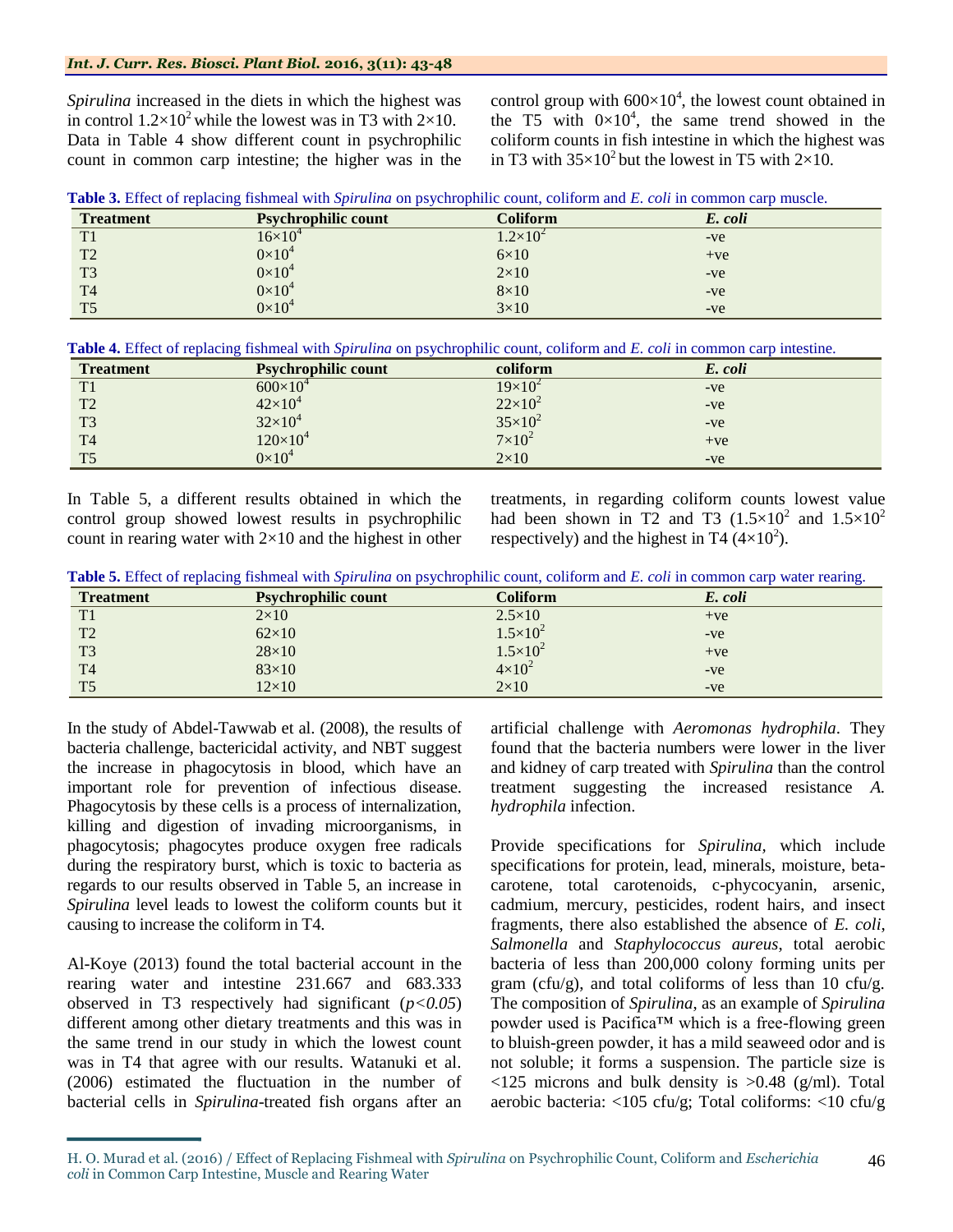*E. coli*; Negative pesticides: negative arsenic: <0.5 ppm. Cadmium: <0.2 ppm; Lead: <0.2ppm; Mercury: <0.025 ppm; *Salmonella*: negative (Osman et al., 2011). Borowitzka (1997) have attributed the Cyanophyta antimicrobial activity to different compounds. As only crude extracts of *Spirulina* examined, thus, the result of the present study supports the folkloric usage of the studied Cyanobacteria and suggests that the *Spirulina* extract possesses certain constituents with antibacterial properties that can be used as antimicrobial agents for the therapyof microbial infectious diseases. The extracts showed maximum activity against pathogenic microbes subjected to isolation of the therapeutic antimicrobials and hence the need to carry out further pharmacological evaluation (Pradhan et al., 2012).

#### **Conflict of interest statement**

Authors declare that they have no conflict of interest.

#### **References**

- Abdelghany, A. E., Ahmad, M. H., 2002. Effects of feeding rates on growth and production of Nile tilapia, common carp and silver carp polycultured in fertilized ponds. Aquacult. Res. 33, 415-423.
- Abdel-Tawwab, M., Abdelghany, A. E., Ahmad, M. H., 2007. Effect of diet supplementation on water quality, phytoplankton community structure, and the growth of Nile tilapia, *Oreochromis niloticus* (L.), common carp, *Cyprinus carpio* L., and silver carp, *Hypophthalmichthys molitrix* V. polycultured in fertilized earthen ponds. J. Appl. Aquacult. 19(1), 1- 24.
- Abdel-Tawwab, M., Abdel-Rahman, A. M., Ismael, N. E. M., 2008. Evaluationof commercial live bakers' yeast, *Saccharomyces cerevisiae* as a growth and immunity promoter for fry Nile tilapia, *Oreochromis niloticus* (L.) challenged *in situ* with *Aeromonas hydrophila*. Aquaculture. 280, 185-189.
- Al-Badri, S. H. A., 2010. Effect of environmental factors and some pollutants on the chemical content and nutritional value of blue-green alga *Spirulina platensis* (Nordst) Geilter*.* M.Sc. thesis, College of Education, University of Thi-Qar. 187p.
- Aldulaimi, Kh. S., 1978. Food Microbiology. College of Agriculture, Baghdad University, Iraq (In Arabic).
- Al-Koye, 2013. Effect of Using *Spirulina* spp. Instead of Fishmeal on Growth, Blood Picture and Microbial Load of Common Carp, *Cyprinus carpio*. M.Sc. Thesis, College of Agriculture, University of Salahaddin, Iraq. 103p.
- Andrew, J. E., Noble, C., Kadri, S., Jewell, H., Huntingford, F. A., 2002. The effect of demand feeding on swimming speed and feeding responses in Atlantic salmon *Salmo salar* L., gilthead sea bream *Sparus aurata* L. and

European sea bass *Dicentrarchus labrax* L. in sea cages. Aquacult. Res. 33, 501-507.

- APHA (American Public Health Association), 1992. Compendium of Methods for the Microbiological Examination of Food.  $3<sup>rd</sup>$  Ed., Washington, DC, New York.
- Borowitzka, M.A., 1997. Microalgae for aquaculture: Opportunities and constraints. J. Appl. Phycol. 9(5), 393- 401.
- Chamorro, G., Salazar, M., Favila, L., Bourges, H., 1996. Pharmacology and toxicology of *Spirulina* alga. Rev. Invest. Clin. 48, 389-399.
- FAO, 2010. The State of World Fisheries and Aquaculture, (SOFIA), FAO Fisheries and Aquaculture. Department Food and Agriculture Organization of the United Nations, Rome. 93p.
- FAO, 2012. Report of the Thirtieth Session of the Committee on Fisheries. FAO Fisheries and Aquaculture Report. No. 1012, Rome. 75p.
- Frazier, W. C., Weshthoff, D. C., 1988. Food Microbiology. 4 th Edn. Mc Graw-Hill Book Company, New York.
- Gauquelina, F., Cuzona, G., Gaxiolab, G., Rosasb, C., Arenab, L., Bureauc, D.P., Cocharda, J.C., 2007. Effect of dietary protein level on growth and energy utilization by *Litopenaeus stylirostris* under laboratory conditions. Aquaculture. 271(1-4), 439-448.
- Huang, Y. W., Leung, C. K., 1993. Microbiological assessment of channel catfish grown in cage and pond culture. Food Microbiol. 10, 187-195.
- ICMSF, 1978. Part I. Important consideration for the analyst. In: Microorganisms in Foods: Their Significance and Methods of Enumeration (Eds.: Elliot, R. P., Clark, D. S., Lewis, K. H., Lundbeck, H., Olson, Jr. J. C., Simonsen, B.). 2<sup>nd</sup> Edn. University of Toronto Press, Toronto. pp.91-102.
- ICMSF, 1986. International Commission on Microbiological Specifications for Food of the International Union of Microbiological Societies. Microorganisms in Food 2: Sampling for Microbiological Analysis Principles and Specific Application.  $2<sup>nd</sup>$  Edn., University of Toronto Press, Toronto, Canada.
- James, R., Sampath, K. W., Thangarathinam, R., Vasudhevan, I., 2006. Effect of dietary *Spirulina* level on growth, fertility, coloration and leucocytecount in red swordtail, *Xiphophorus helleri.* Isr. J. Aquacult. Bamidgeh. 58, 97- 104.
- Kesarcodi-Watson, A., Kaspar, H., Josie, L.M., Gibson, L., 2008. Feed additives in aquaculture: The need, principles and mechanisms of action and screening processes. Aquaculture. 274, 1-8.
- Kim, K.D., Kang, Y. J., Kim, K. W., Kim, K.M., 2007. Effects of feeding rate on growth and body composition of juvenile flounder, *Paralichthys olivaceus*. J. World Aquacult. Soc. 38(1), 169-173.
- Liston, J., Stansby, M. E., Olcott, H. S., 1976. Bacteriological and chemical basis for deteriorative changes. In: Industrial

H. O. Murad et al. (2016) / Effect of Replacing Fishmeal with *Spirulina* on Psychrophilic Count, Coliform and *Escherichia coli* in Common Carp Intestine, Muscle and Rearing Water 47